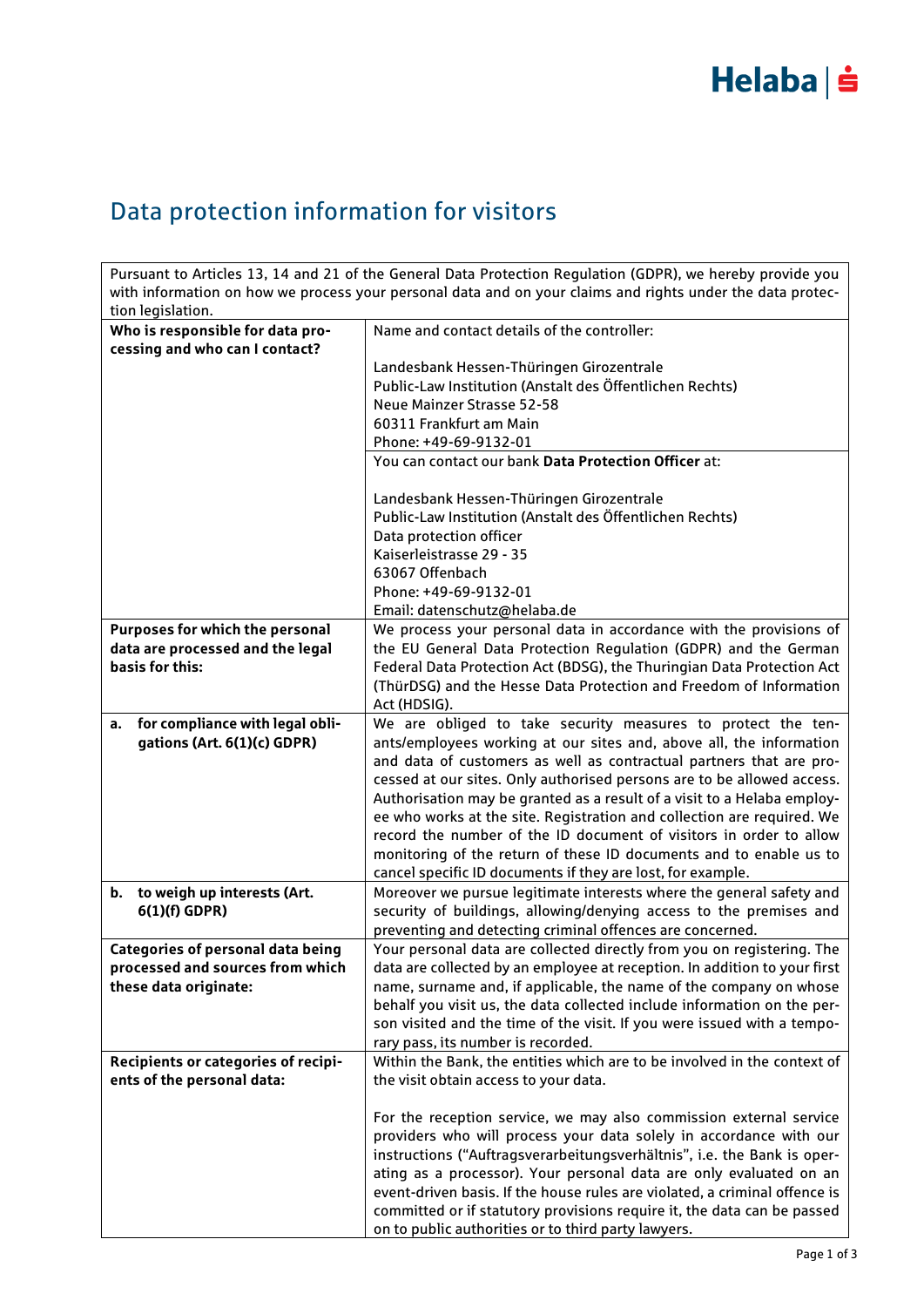# Helaba | s

| Data transfer to a third country:   | Your data are not transmitted to entities in countries outside the Eu-                                                                          |
|-------------------------------------|-------------------------------------------------------------------------------------------------------------------------------------------------|
|                                     | ropean Union ("third countries").                                                                                                               |
| Period for which the personal data  | We will store your personal data for three months starting from the                                                                             |
| will be stored:                     | date of your visit, unless statutory obligations require them to be                                                                             |
|                                     | stored for longer. The data are deleted after this period and when they                                                                         |
|                                     | have served their intended purpose.                                                                                                             |
| Data subject rights:                | You have the right of access pursuant to Article 15 GDPR, the right to                                                                          |
|                                     | rectification pursuant to 16 GDPR, the right to erasure pursuant to                                                                             |
|                                     | Article 17 GDPR, the right to restriction of processing pursuant to                                                                             |
|                                     | Article 18 GDPR, the right to object arising from Article 21 GDPR and                                                                           |
|                                     | the right to data portability arising from Article 20 GDPR. With regard                                                                         |
|                                     | to the right of access and the right to erasure, the restrictions pursu-<br>ant to Sections 34 and 35 of the German Federal Data Protection Act |
|                                     |                                                                                                                                                 |
|                                     | (BDSG) apply.                                                                                                                                   |
|                                     | In addition, you have the right to lodge a complaint with a competent<br>data protection supervisory authority (Article 77 GDPR in conjunction  |
|                                     | with Section 19 BDSG).                                                                                                                          |
|                                     |                                                                                                                                                 |
|                                     | Since 1 October 2020, the competent supervisory authority for Helaba                                                                            |
|                                     | has been as follows:                                                                                                                            |
|                                     | The State Commissioner for Data Protection and Information Security                                                                             |
|                                     | of the State of Thuringia                                                                                                                       |
|                                     | Hässlerstrasse 8                                                                                                                                |
|                                     | 99096 Erfurt                                                                                                                                    |
|                                     | Phone: +49-57-311-2900                                                                                                                          |
|                                     | +49-57-311-2904<br>Fax:                                                                                                                         |
|                                     | Email: poststelle@datenschutz.thueringen.de                                                                                                     |
|                                     | Pursuant to Section 2 (1) of the Treaty on the Formation of a Joint                                                                             |
|                                     | Savings Bank Organization Hesse-Thuringia, the responsibility of the                                                                            |
|                                     | supervisory authority shall alternate between Hesse and Thuringia                                                                               |
|                                     | every four years.                                                                                                                               |
|                                     |                                                                                                                                                 |
|                                     | 1 January 2024 onwards:                                                                                                                         |
|                                     | The Hesse Commissioner for Data Protection and Freedom of Infor-                                                                                |
|                                     | mation                                                                                                                                          |
|                                     | <b>Gustav-Stresemann-Ring 1</b>                                                                                                                 |
|                                     | 65189 Wiesbaden                                                                                                                                 |
|                                     | <b>Credit Institutions Department</b>                                                                                                           |
|                                     | Phone: +49-0611-1408-0                                                                                                                          |
|                                     | +49-0611-1408-900-901<br>Fax:                                                                                                                   |
|                                     | Email: poststelle@datenschutz.hessen.de                                                                                                         |
|                                     | You may withdraw your consent to the processing of your personal                                                                                |
|                                     | data at any time. The same applies to the withdrawal of declara-                                                                                |
|                                     | tions of consent issued to us before the EU General Data Protection                                                                             |
|                                     | Regulation came into force, i.e. before 25 May 2018. Please note                                                                                |
|                                     | that the withdrawal applies with future effect and does not affect                                                                              |
|                                     | processing undertaken before the withdrawal.                                                                                                    |
| Information on whether a duty ex-   | The security concept of our locations provides, in principle, for the                                                                           |
| ists to make available the personal | recording of the above-mentioned data. You will not be able to gain                                                                             |
| data:                               | physical access to our sites without making available your personal                                                                             |
|                                     | data.                                                                                                                                           |